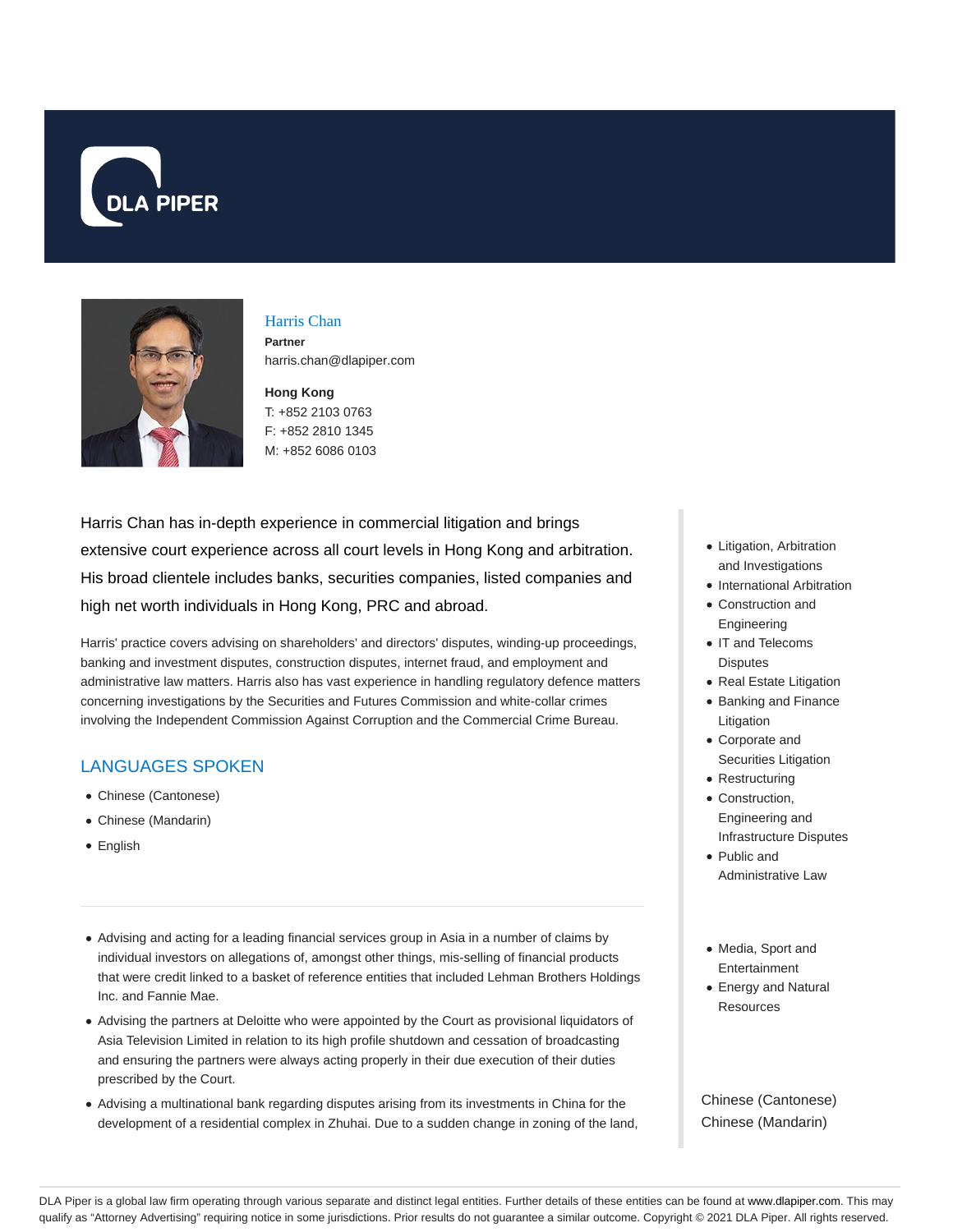the Zhuhai Government proposed to exchange land with the project company owned by the English client and the team advised the client on strategy and legal issues arising from the same.

- Advising a foreign bank in respect of a shareholders' dispute over control of a joint venture company that was established to develop a commercial complex in Seoul, Korea.
- Advising a foreign bank, which is a shareholder of a joint-venture company, in respect of the joint-venture company's decision to settle an arbitration proceedings between the joint-venture company and a third party. The settlement amount was US\$18,000,000.
- Acting for the majority shareholders against the minority shareholders in a shareholder dispute regarding a digital broadcasting company in Hong Kong and successfully applied to the High Court on three occasions for an urgent injunction, order for inspection of documents and appointment of receivers.
- Acting for a shareholder in respect of an international arbitration regarding payment of PRC taxation arising out of an acquisition of a PRC project work claim amount of RMB 600 million.
- Providing regulatory advice for a large financial services company in the PRC and Hong Kong in respect of its Account Opening flows and agreements, as well as suggesting ways to improve its internal control on account opening.
- Advising a large clothing company in the PRC in response to investigations conducted by the Securities and Futures Commission of Hong Kong. The investigations focused on whether persons involved in the management of the company engaged in defalcation, fraud, misfeasance or other misconduct towards the company or its members; and whether there was non-disclosure of information with respect to the company's affairs.
- Advising an investment holding company that engages in the manufacture and sale of coal mining machinery in the PRC in response to investigations regarding insider dealing conducted by the Securities and Futures Commission of Hong Kong. There was no follow up from the Securities and Futures Commission of Hong Kong after several rounds of enquiries.

# **CREDENTIALS**

# Professional Qualifications

- Solicitor of the Senior Courts of England and Wales
- Solicitor of the High Court of Hong Kong

# **Recognitions**

- Named by Chambers Asia Pacific 2018 as a leading individual in the area of Dispute Resolution: Litigation (International Firms) in China
- Described by Chambers Asia Pacific 2018 as "very diligent" and "leaves no stone unturned for his client."
- Noted by Legal 500 Asia Pacific 2018 for his mobile payments and securities regulation expertise in the area of Regulatory in Hong Kong."
- Described by Legal 500 Asia Pacific 2018 as "always provides professional advice and convincing recommendations."

#### **Education**

- The University of Hong Kong, LL.B.
- The University of Hong Kong, P.C.LL

### **Memberships**

- Society of Construction Law
- The Hong Kong Institute of Arbitrators
- The Chartered Institute of Arbitrators

### INSIGHTS

DLA Piper is a global law firm operating through various separate and distinct legal entities. Further details of these entities can be found at www.dlapiper.com. This may qualify as "Attorney Advertising" requiring notice in some jurisdictions. Prior results do not guarantee a similar outcome. Copyright @ 2021 DLA Piper. All rights reserved.